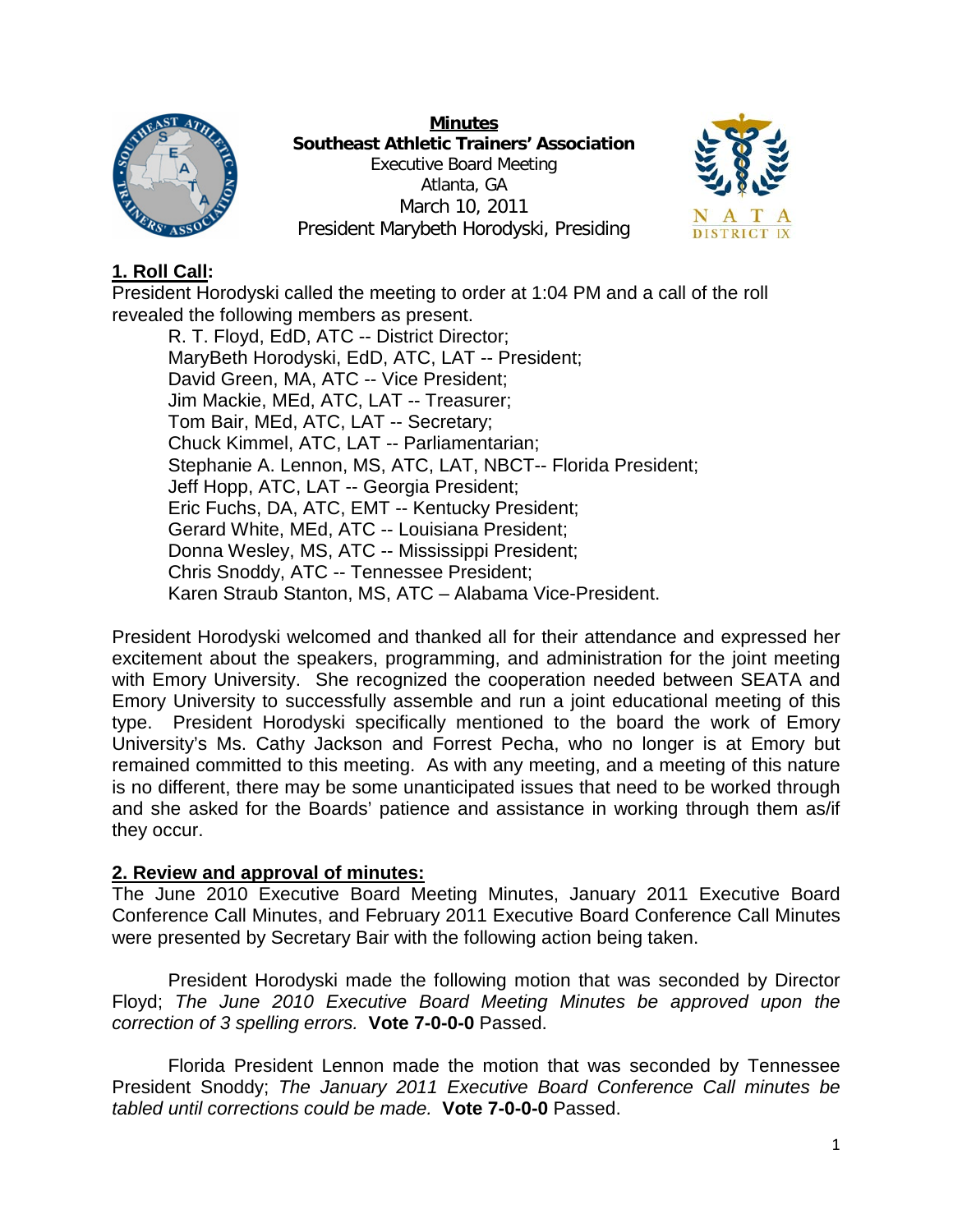As this was the first opportunity Board members had to review the minutes of the February 2011 Executive Conference Call they, without a motion to accept, were **tabled** and a call for approval will be done electronically within 10 days.

### **3. District Director Report: R.T. Floyd**

Director Floyd indicated that the NATA Board of Directors had a conference call on February 20, 2011 and that no new items were discussed that have not all ready been reported to the SEATA Executive Board. Director Floyd indicated that he had a PowerPoint presentation regarding the issue of the NATA By-Law change that would give non-certified Associate members voting rights. He offered to share this with the SEATA Executive Board, or to give a synopsis. The Executive Board chose to be given a synopsis. Director Floyd gave a brief history and time line of why the change was sought and explained that the change would allow non-certified members to vote. Noncertified members would not be eligible to serve on the NATA Board of Directors, on committees, or as liaisons. As this change goes through the process more up dates will be provided. Director Floyd also updated the SEATA Executive Board on future BOC CEU requirements and that at this time it appears there will not be any changes.

### **4. President's Report: MaryBeth Horodyski**

President Horodyski indicated that the items to be covered in her report will be addressed as agenda items 9 through 21. President Horodyski had reviewed the previous six years' minutes from SEATA Executive Board meetings and identified those items that prior SEATA Executive Boards had stated should be reviewed. Thus, each of these items will be reviewed during the course of the meeting. She reminded the Board to thank our Emory counterparts and Cathy Brown.

## **5. Vice-President's Report: David Green**

Vice-President Green provided the SEATA Executive Board with information and details about the 2011 SEATA Annual Clinical Symposium and Members Meeting being held in conjunction with Emory University. This information dealt with the number of preconference registrants, educational and exhibitor room use, accommodations and parking, booked room nights versus guaranteed room nights, refreshment set up areas and schedule, audio visual issues, awards banquet, speaker ready room, registration, and registration packet assembly.

### **6. Secretary Report: Tom Bair**

Secretary Bair reviewed the reports sent previously via email to the Executive Board and the State Secretaries regarding suspended members and thanked the State Presidents for their efforts in helping to reach out to suspended members in their states. Secretary Bair discussed the 2011 District Secretary-Treasurers Committee meeting. As a consequence of this meeting the need to explore consolidating our member services communications was undertaken. A presentation was made regarding Wild Apricot member management products which are currently used by NATA District VII. A review of all NATA district web sites was provided. The benefits to SEATA and SEATA State Associations were explained. Web page design, social media controls, meeting registration and payment, data base management, email list, groups and topic listserves, electronic newsletters and eblasts are some of the features provided by the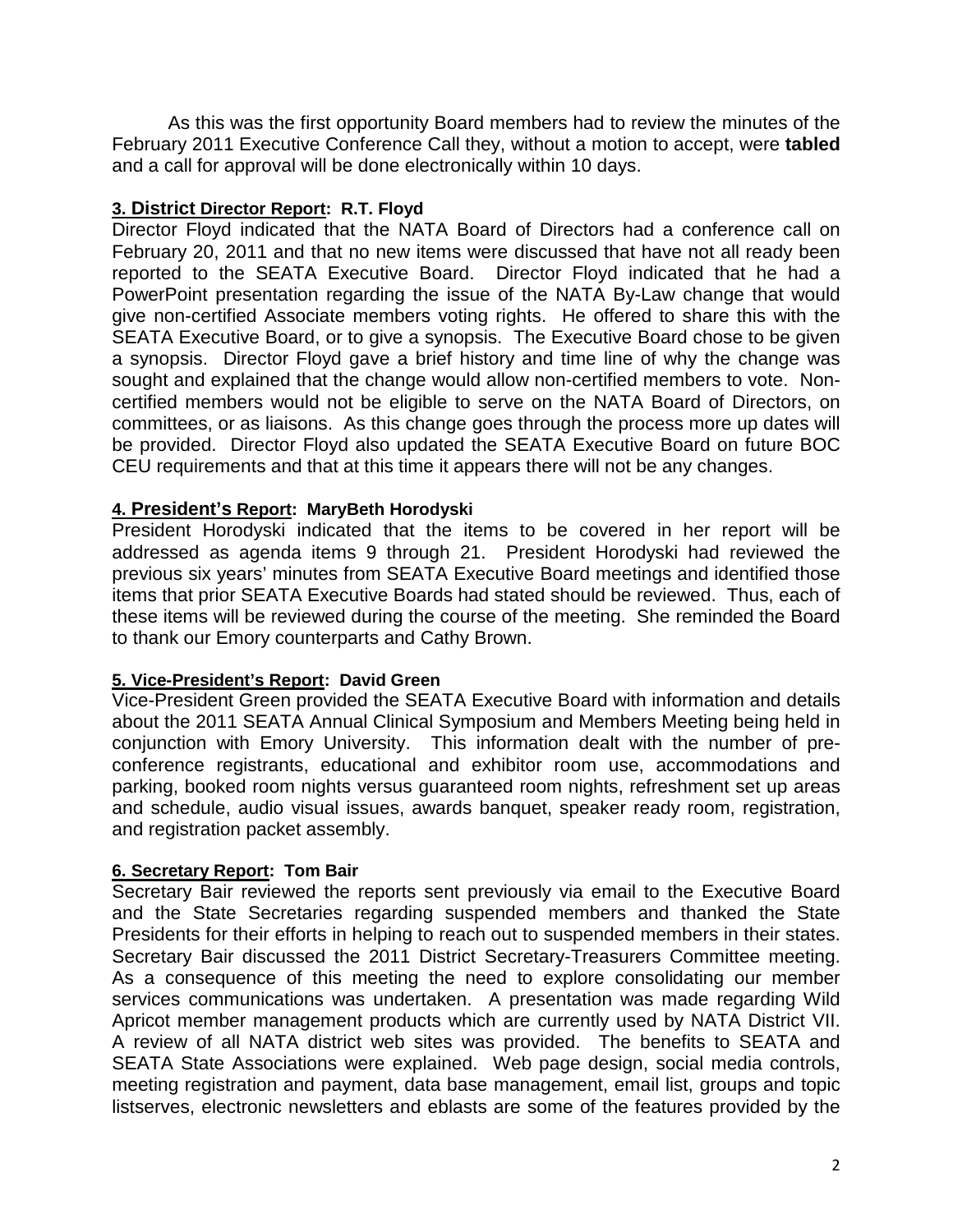product. On line voting is currently not an option however it is anticipated that will be available by year's end. More information will be provided on pricing.

### **7. Treasurer's Report: Jim Mackie**

- I. Financial Information
	- Cash Flow Report
		- 1-01-11 to 3- 8 -11 Year to Date
	- Inflows \$ 150,900.01
	- Outflows \$ 85,345.61
	- Difference \$ 65,554.40
	- •
- o Wells Fargo Advisors Investments<br>ue 03-31-2010 \$ 240.369.87
- Value  $03-31-2010$
- Value 06-30-2010 \$ 211,514.20
- Value 08-31-2010 \$ 226,943.98
- Value 12-31-2010 \$ 294,060.58
- Value 1-31-2011 \$ 305,071.63
- Barton Endowed Scholarship update: We have made three of the four payments to have this scholarship fully endowed at 52k. A scholarship is presented by the REF annually to a nationally selected candidate.

Treasurer Mackie made the following motion which was seconded by Louisiana President White; *In order to protect the Association from an inappropriate internal or external distribution of funds while allowing for a timely and accurate allocation of funds through electronic means and technology, for any checks equal to or over the amount of five thousand dollars (\$5000.00), the President will be first notified through electronic means by the Treasurer to receive written approval prior to the issuance of any funds over five thousand dollars (\$5000.00).* **Vote 6-0-0-1,** passed with Georgia President Hopp not present at the time of the vote.

Treasurer Mackie made the following motion which was seconded by Director Floyd; *The SEATA Treasurer will be authorized, with prior consultation with the President, to open a Money Market account for the purpose of gaining a better return on our funds during periods of time of low financial activity. Notice of transactions will be monitored through notification of/or prior approval by the President.* **Vote 7-0-0-0** passed.

Treasurer Mackie presented to the Board cost savings measures and recommended updates to SEATA Policy and Procedures from the Finance Committee. Financial statements are available for review by the membership on request to the Treasurer.

## **8. SEATA Corporate Plan:**

Vice-President Green led the Board in a complete review of the SEATA Corporate Plan. The benefits to SEATA and SEATA Corporate Partners were discussed. The impact of a down economy presents challenges to any corporate plan and it was felt that the SEATA Corporate Plan had good fundamentals and there was no need to alter it at this time.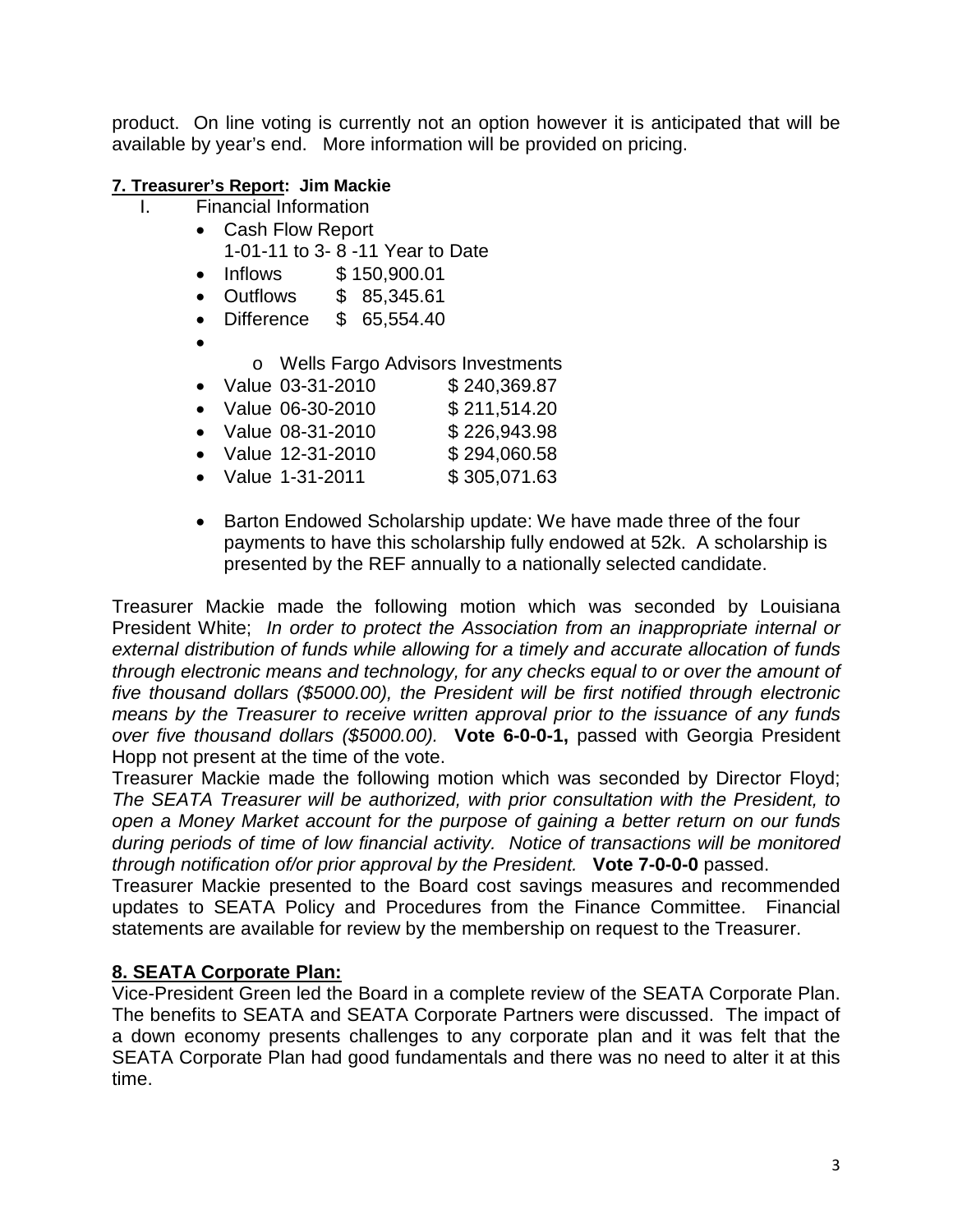## **9. Hall of Fame Rings:**

During the March 2009 SEATA Executive Board meeting the Executive Board voted to annually review the policy of paying for one upgrade of a 10K yellow gold with crest Hall of Fame ring for current SEATA members who have spent at least 15 years of the certified service in District IX and are inducted into the NATA Hall of Fame. Florida President Lennon motioned this policy be continued. The motion was seconded by Alabama Vice-President Stanton. **Vote** 7-0-0-0 passed.

### **10. Travel and reimbursement plan for SEATA Executive Board and SEATA Committees:**

President Horodyski reviewed the current SEATA travel/reimbursement plan. Mississippi President Wesley motioned and Kentucky President Fuch seconded that; *The SEATA Travel/Reimbursement guidelines be changed so that the room nights paid by SEATA for State Presidents attending the SEATA Annual Members Meeting and Clinical Symposium be increased from 2 to 3, in light of the expectations of the State Presidents at the meeting. The Motion was seconded by Kentucky President Fuch.* **Vote** 3-4-0-0 the motion did not pass.

President Horodyski amended the agenda at this time to accept Committee Reports.

## **11. Political Action Committee:**

Chair Keith Webster presented the following information. 2011 NATA Capitol Hill Day in Washington DC was very successful. It was a good week to be there as there were few other distractions for legislative staff that week since Congress was not in session. The PAC has a new web site and all are encouraged to visit it. He reminded the SEATA Executive Board about the PAC breakfast fundraiser in New Orleans. He will be stepping down from his Chair position at the June NATA meeting in New Orleans.

## **12. Governmental Affairs Committee:**

Chair Tim McLane presented the following information. The SEATA GAC will be running a fundraiser again this year in conjunction with the social in the exhibit hall. He asked the Executive Board members to pass along any other fundraising ideas to him. He asked the State Presidents to check and update if necessary who is listed as the GAC person for their state. Often it is difficult to get accurate and timely reports due to out of date contact information. [LMcLane@GAHealth.edu](mailto:LMcLane@GAHealth.edu) is the best email address to us to contact him or pass along information.

## **13. StarTRACK Policy:**

President Horodyski led the Executive Board through a review of the policies of this program and the commitment made by SEATA and by the participant. After the complete review there was no discussion to alter the policies that support this program. The Executive Board affirms continued SEATA participation in this program as currently administered.

## **14. Review of Parliamentarian Position:**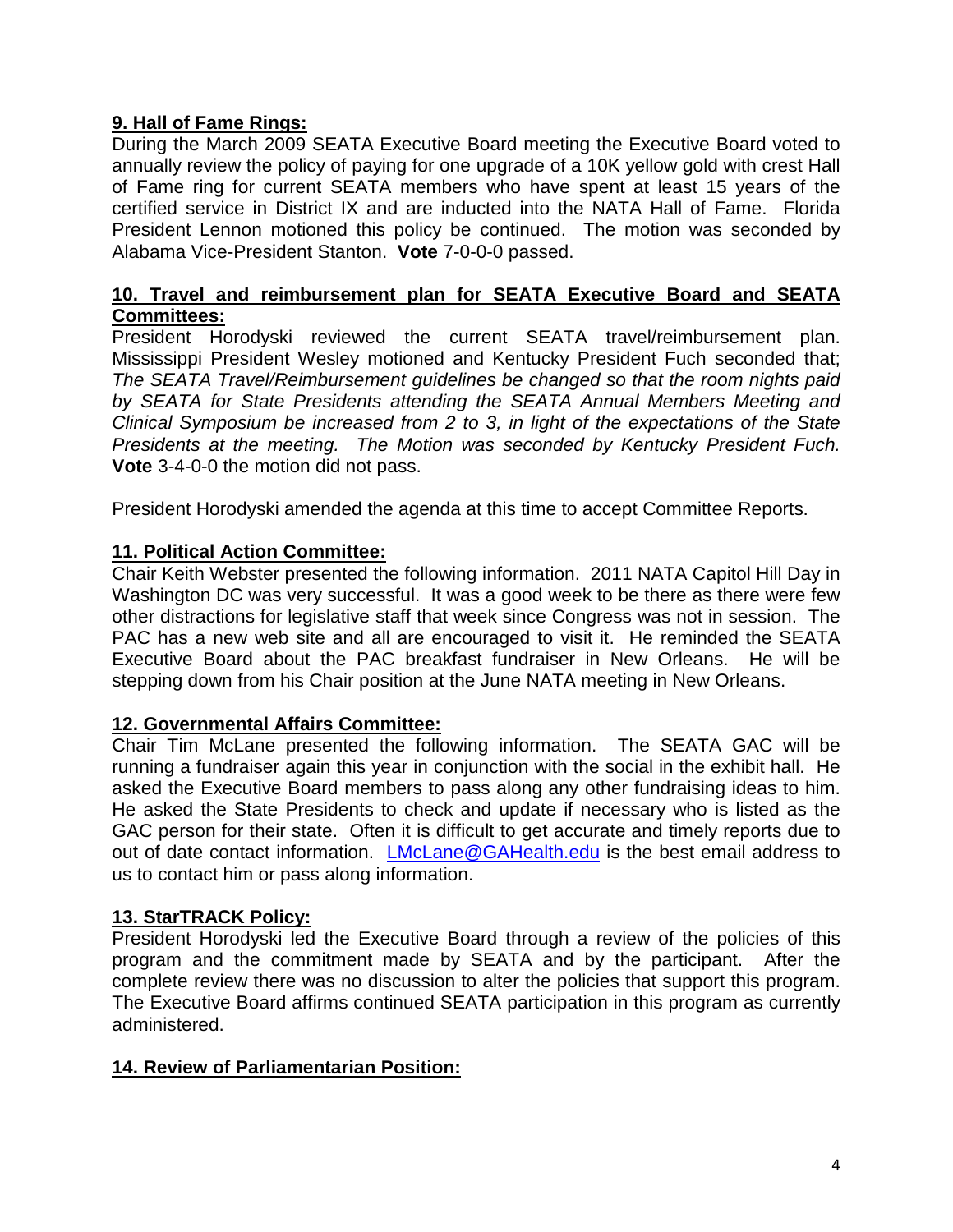President Horodyski led a historical review of the position of SEATA Parliamentarian as a nonvoting Executive Board member. Deliberate discussion revealed that the SEATA Board affirmed the value of this position and the defined function it serves.

### **15. Officers attending another district meeting:**

President Horodyski presented the SEATA Board the current policy. The merits of this seldom used policy were discussed. It was the general belief, after a comprehensive review of the policy, that this Board believes it is a good policy and its lack of frequent use should not be the cause of its abolishment. The SEATA Executive Board affirmed the appropriateness and value of this policy.

## **16. Length of Service on SEATA Finance Committee:**

President Horodyski and Treasurer Mackie led a review of the composition and current members of the SEATA Finance Committee. The thoughtful discussion was directed to examine the non-Executive Board Members of this committee. The Board affirmed the current policies that govern and influence the composition of the non-Executive Board members of the SEATA Finance Committee.

### **17 SEATA Communications Committee:**

Director Floyd led a discussion revolving around the issue of the frustration of information not coming to him for dissemination. As SEATA webmaster, eblast author, and newsletter compiler he is very often lacking information from the states to publish. He stated that as Director he knows there are things happing in each SEATA state; however, he often has very little to publish. The names of SEATA members were discussed as individuals to approach and ask for help with information gathering. Director/ Webmaster Floyd expressed his confidence in the technologies use however the lack of information coming to him is where improvement could be made.

### **18. Committee Organizational Structural and Committee Appointments:**

President Horodyski and Director Floyd led a discussion and shared information regarding SEATA Committee efficacy. From this discussion the following votes were taken.

President Horodyski made the following motion that was seconded by Alabama Vice-President Stanton; *The SEATA Memorial Resolution Committee be disbanded*. **Vote** 7-0-0-0 Passed.

Director Floyd made the following motion that was seconded by Georgia President Hopp; *SEATA Committee names will be updated to reflect NATA Committee names.* **Vote** 7-0-0-0 Passed.

### **19. Change in Fees for Meetings:**

President Horodyski led an examination and discussion of the current policy and pricing instituted for the SEATA Annual Clinical Symposium and Members Meeting. After several questions revolving around fees charged by other NATA Districts, other CEU opportunities within District IX and several minutes of discussion the general consensus of the Board is to affirm the current policy and pricing of fees for meetings.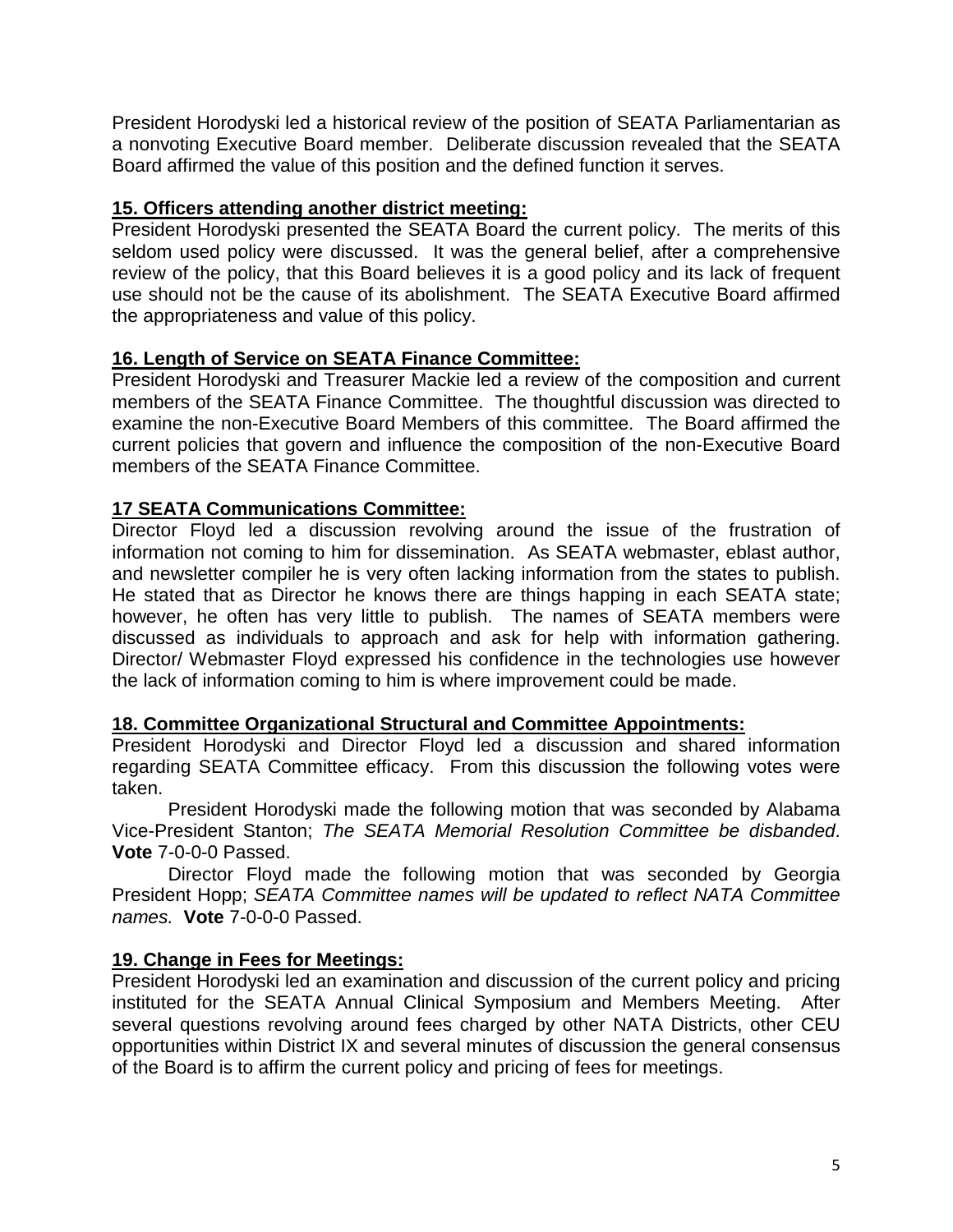Additionally guidance was provided by the Executive Board to alter the guidelines of the SEATA Corporate Partnership Committee found in B (a)(i) as below:

### **Every three to five years the Chair (along with the SEATA Executive Board) will consider an increase to the application fees.**

#### **20. Bobby Gunn Scholarship**

Director Floyd provided a historical timeline of the origins of this scholarship and made the following motion which was seconded by Florida President Lennon; SEATA *renew its current commitment to this scholarship and will continue to be a supporter for this scholarship.* **Vote** 7-0-0-0 Passed.

The Board affirmed the current use of scholarship funds to send a qualified recipient to the NATA annual meeting.

### **21. Proposal from Dr. Jake Resch:**

A brief review of Dr. Resch's innovative proposal for a 'distant learning' type SEATA meeting was lead by Treasurer Mackie and President Horodyski. After thoughtful consideration the Executive Board concluded that, though full of promise and possibilities, at this time SEATA's mission is better filled by continuing the current meeting structure. President Horodyski was tasked to express to Dr. Resch the SEATA Executive Board's appreciation and thanks for the time and resources invested in preparing his proposal and the SEATA Executive Board's hope that future collaborations will be possible.

#### **22. Policy and Procedure Manual Review:**

President Horodyski led a discussion pertaining to a review of the SEATA Policy and Procedures Manual. The manual will be looked at to ensure current organizational behaviors are consistent with documented policy and procedures. An example of why this is necessary occurred earlier in this meeting with the vote regarding SEATA distributions of funds equal to or over \$5,000.00. Director Floyd and President Horodyski will assign certain parts of the manual to Executive Board members for review and the expectation is this will be ready for discussion/action at the June meeting in New Orleans.

### **23. Planning:**

President Horodyski encouraged all members to view the 2008-2013 strategic plan, which can be accessed via link emailed by Director Floyd previously, and to note parts of the plan that have been accelerated and to please be beware of these changes and their implications on the future of SEATA.

### **24. Committee Reports**

President Wesley of Mississippi, Chair of the Elections Committee requested any suggestions to decrease apathy, as related to SEATA elections, be forwarded to her as we will have many elections coming up.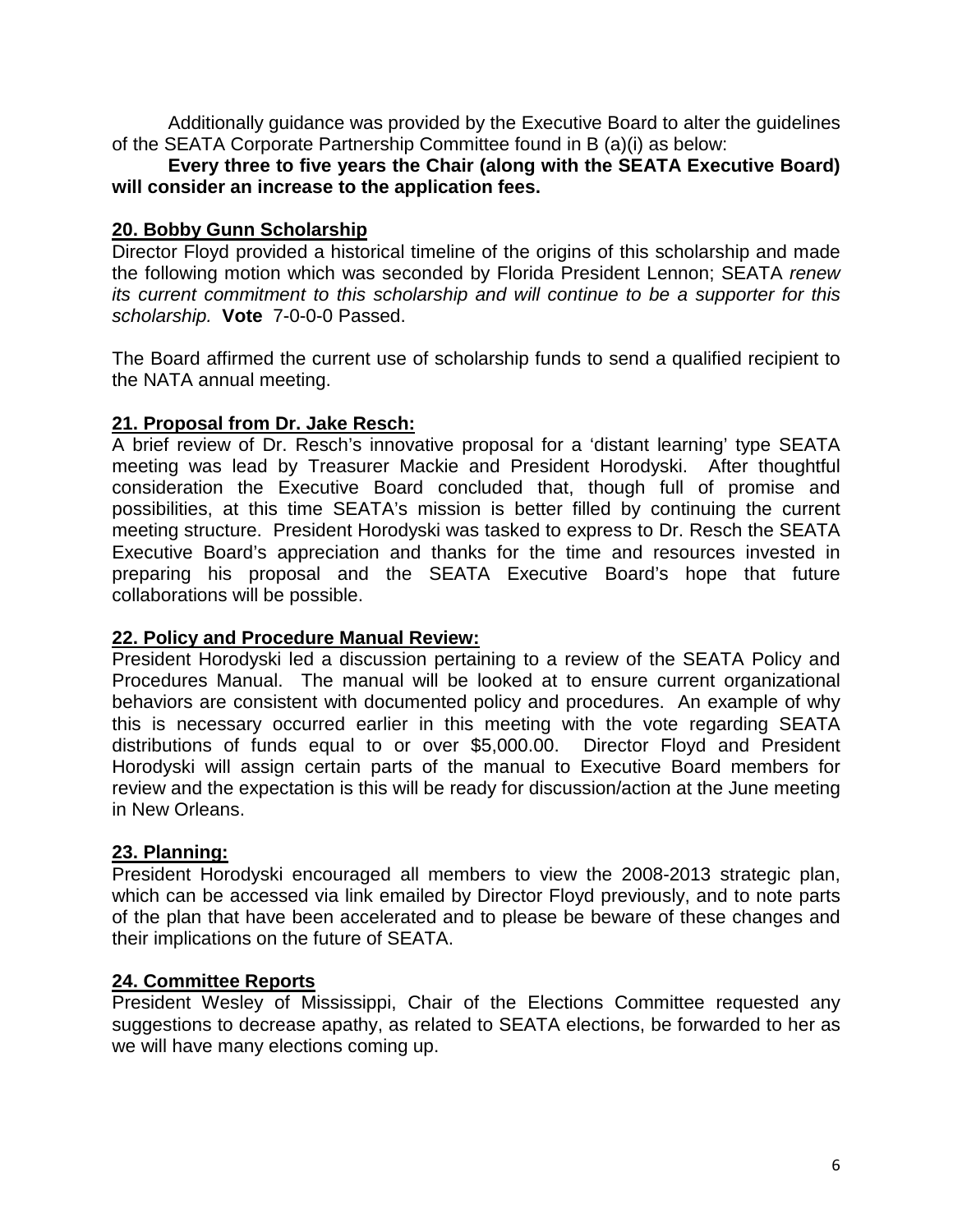President Fuchs of Kentucky and Director Floyd reported that by all objective measures this was the best SEATA Athletic Training Student Symposium ever held. Attendance records were broken for participants in all three tracks, as well as the number of educators registered. A proactive discussion ensued among the Executive Board regarding the inclusion of HOSA and high school Athletic Training students for possible inclusion in future meetings.

Vice-President Green, Chair of SEATA Corporate Partnership Committee, presented a comprehensive report of all exhibitors participating at the 2011 SEATA Members Meeting and Clinical Symposium held in conjunction with Emory University. He explained how 'SEATA' exhibitors, 'Emory' exhibitors, and 'common' exhibitors were classified. He indicated that exhibitor participation was about the same as 2010, which is lower than previous years, but to be 'flat' with exhibitor participation in the economy of 2011 is an achievement that speaks well of our meeting and wisdom to change the site. A review of new exhibitors and reasons others declined invitations was conducted. Additionally it was reported that a new Chair for the SEATA Corporate Partnership Committee will soon be selected for Board action as Vice-President Green will vacate that position in order to focus his efforts on his responsibilities as SEATA Vice-President.

### **25. New Items:**

President Horodyski expressed her thanks to Vice-President Green for his dual service as SEATA Corporate Partnership Committee Chair and that she would want to give the new Chair of the SEATA Corporate Partnership Committee the full support of the Board as they attempt to fill Vice-President Green's shoes and that it may be necessary to grant them some latitude with his committee make up. She noted that Vice-President Green served in the capacity of SEATA Corporate Partnership Committee as a committee of one.

President Horodyski and Director Floyd informed and shared with the Board of some ideas regarding next year's meeting that may require moving the date to achieve maximum cost savings; however that information will not be forthcoming for 24 hours. Additionally the success and issues of the 2011 meeting will play into any decisions the Board will want to make.

President Fuchs of Kentucky initiated discussion that led to the below motion that was seconded by Tennessee President Snoddy; *That SEATA award \$500.00 to the winning Quiz Bowl team to cover travel expense to the NATA Annual Meeting, in the form of an advance, with proper travel receipts to be provide to the SEATA Treasurer no more than 14 days after the conclusion of the NATA Annual Meeting.* **Vote** 7-0-0-0 Passed.

Director Floyd shared with the Executive Board that the NATA office has been looking into the issue as previously discussed of Puerto Rico and Virgin Islands members and their 'state' representation.